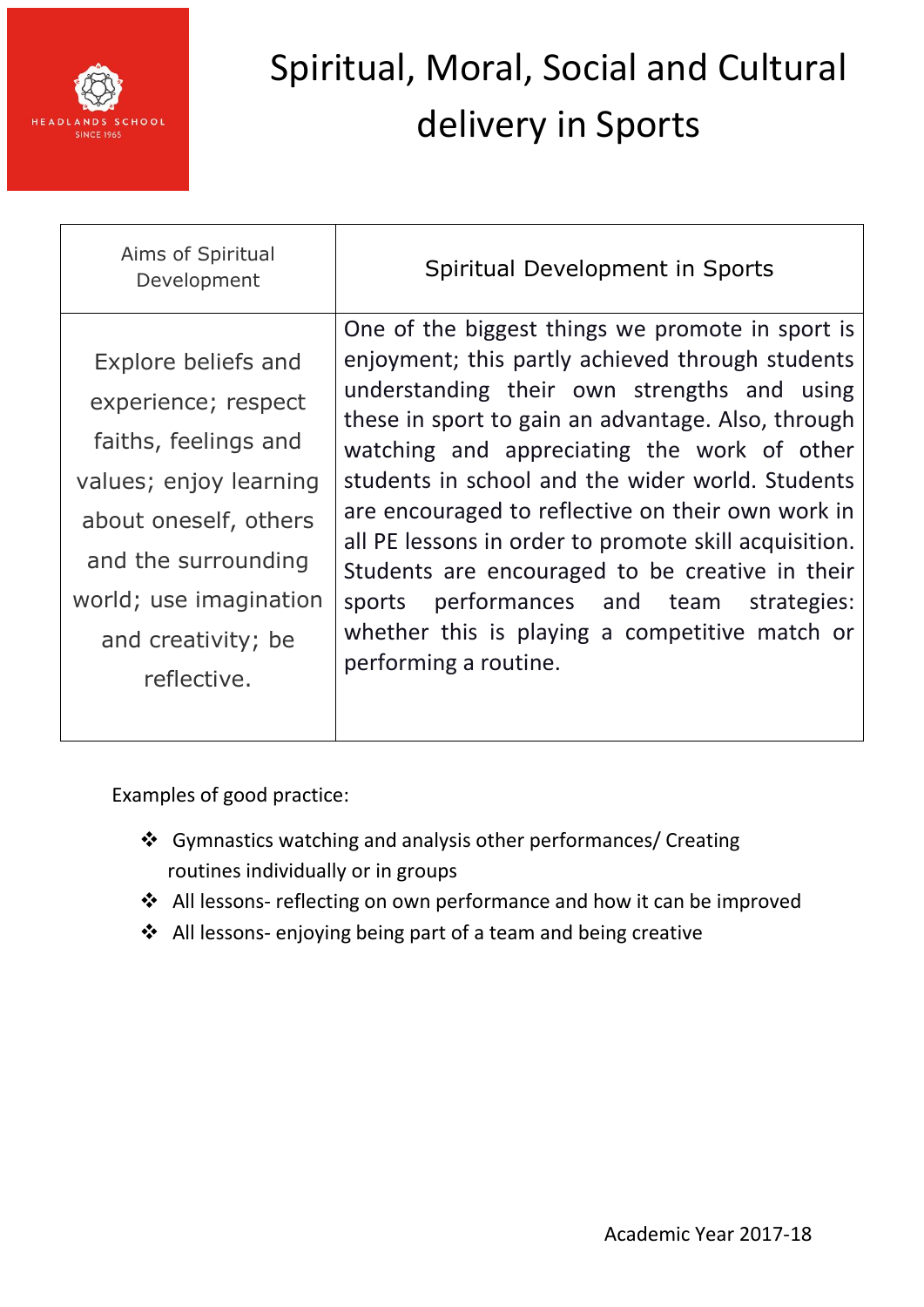

| Aims of Moral<br>Development                                                                                                                       | Moral Development in Sports                                                                                                                                                                                                                                         |
|----------------------------------------------------------------------------------------------------------------------------------------------------|---------------------------------------------------------------------------------------------------------------------------------------------------------------------------------------------------------------------------------------------------------------------|
| Recognise right and<br>wrong; respect the<br>law; understand<br>consequences;<br>investigate moral and<br>ethical issues; offer<br>reasoned views. | Students are taught the laws of the games they<br>take part in and are expected to respect these<br>whilst playing. They are also encouraged to take<br>on the role of officials to actively reinforce the<br>laws. Cheating and consequences are also<br>explored. |

- In A level PE students explore and discuss the use of drugs and the impact this have on sport.
- All lessons- laws are taught and reinforced throughout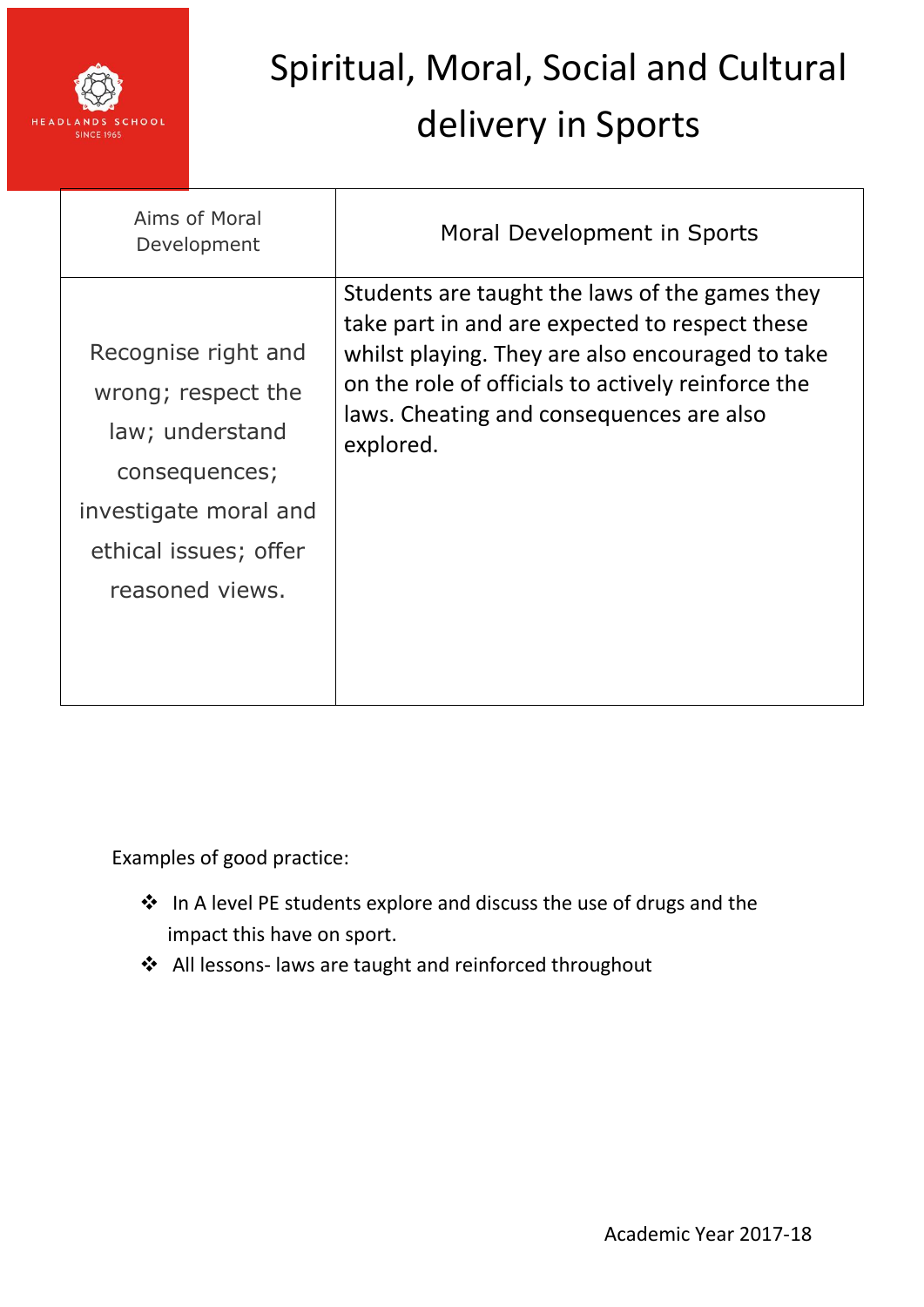

| Aims of Social<br>Development | Social Development in Sports                                                                                                                                                            |
|-------------------------------|-----------------------------------------------------------------------------------------------------------------------------------------------------------------------------------------|
| Use a range of social         | All students work in groups or as part of a whole                                                                                                                                       |
| skills; participate in the    | team to promote social skills, such as<br>communication, teamwork, leadership. They must<br>learn to respect their teammates and the<br>opposition; showing tolerance for the less able |
| local community;              |                                                                                                                                                                                         |
| appreciate diverse            |                                                                                                                                                                                         |
| viewpoints; participate,      | and how to make those individual included.                                                                                                                                              |
| volunteer and cooperate;      | Students are taught the importance of                                                                                                                                                   |
| resolve conflict; engage      | sportsmanship and how to effectively resolve<br>conflict.                                                                                                                               |
| with the 'British values'     | Students often volunteer to as sports leaders for                                                                                                                                       |
| of democracy, the rule of     | primary festivals and other wide community                                                                                                                                              |
| law, liberty, respect and     | events.                                                                                                                                                                                 |
| tolerance.                    |                                                                                                                                                                                         |

- Sports Leaders- leading primary festivals for all abilities
- All Lessons- social skills promoted
- All lessons- British values the rule of law, respect and tolerance